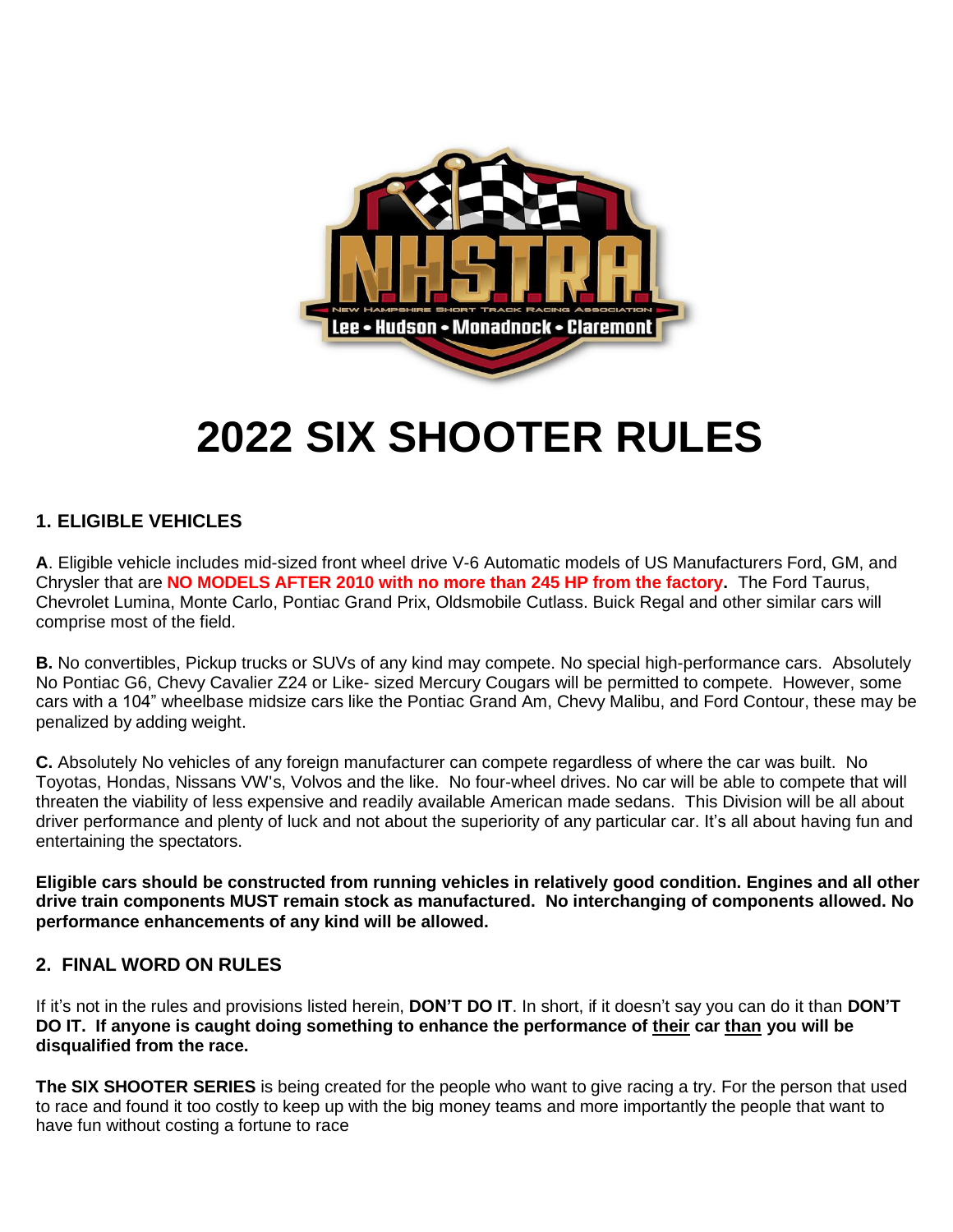# **3. Car Configuration**

A. You may use the stock dash or replace it with a full-length dash.

#### B. **You must have a safety kill switch on the left side of dashboard (Negative side of battery).**

C. Car may factory column and steering. Any aftermarket column may be used if it is collapsible. **A removable quick release steering wheel is highly recommended.**

D. All doors must be welded shut.

E. All exterior trim must be removed; Door handle holes are covered with sheet metal.

F. All glass must be removed – headlights, taillights, reflectors, side mirrors, including all windows, regulators, and door locks. Front Windshield can remain stock or it may be replaced with Lexan. No rear windows

G. All exterior holes must be patched, door handles, headlights, taillight openings etc.

H. All air bag sensors and air bags must be disarmed for safety purpose.

#### I. **All cars must have a VIN number.**

J. All the interior/trim panels must be removed; this doesn't allow removal of metal inner panels; the only exception would be removal for the cage door bars. Firewall between passenger and trunk area must be covered with metal. If inner sheet metal panels are removed for other than door cage bars a weight penalty will/may be added; a minimum of 25lbs will need to be added to your cars total weight.

K. No cutting of exterior sheet metal: fenders, bumpers, trunk, etc. Only the front inner hood panel may be removed.

L. Drivers side metal interior door panel may be removed for cage purposes only.

M. Battery may remain in the stock location or relocated to behind driver's seat. No Batteries in the trunk effective 2018, must be in a battery box acceptable to NHSTRA Tech Staff. Battery must be free from any fluid leaks.

#### N. **Rub rails are allowed between the front and rear tires only**. **Only Lexan Rub Rails are allowed. Rub rails are for paint and lettering protection only.**

#### O. **Aftermarket nose and tail pieces may be used if it is for make and model. Nonconforming panels must be modified to fit the car NOT the car to fit the panel.**

#### **4. WHEELBASE**

**A**. Cars must have a minimum of 104" wheelbase.

#### **5. DRIVE TRAINS:**

**A.** Car must be front wheel drive, No all wheel drives. No rear wheel drives.

#### **B**. **No differential gear changes allowed. No locked differentials allowed**.

**C.** Only one Computer allowed

#### . **Engines and all other drive train components MUST remain stock as manufactured. No interchanging of components allowed. No performance enhancements of any kind will be allowed.**

#### **6. ENGINE**

**A.** Must be a V 6-cylinder, fuel-injected motor models, stock for year and make and model of car being used in (Completely Stock). Engine size and Transmission must be car for car (this will be checked by VIN code).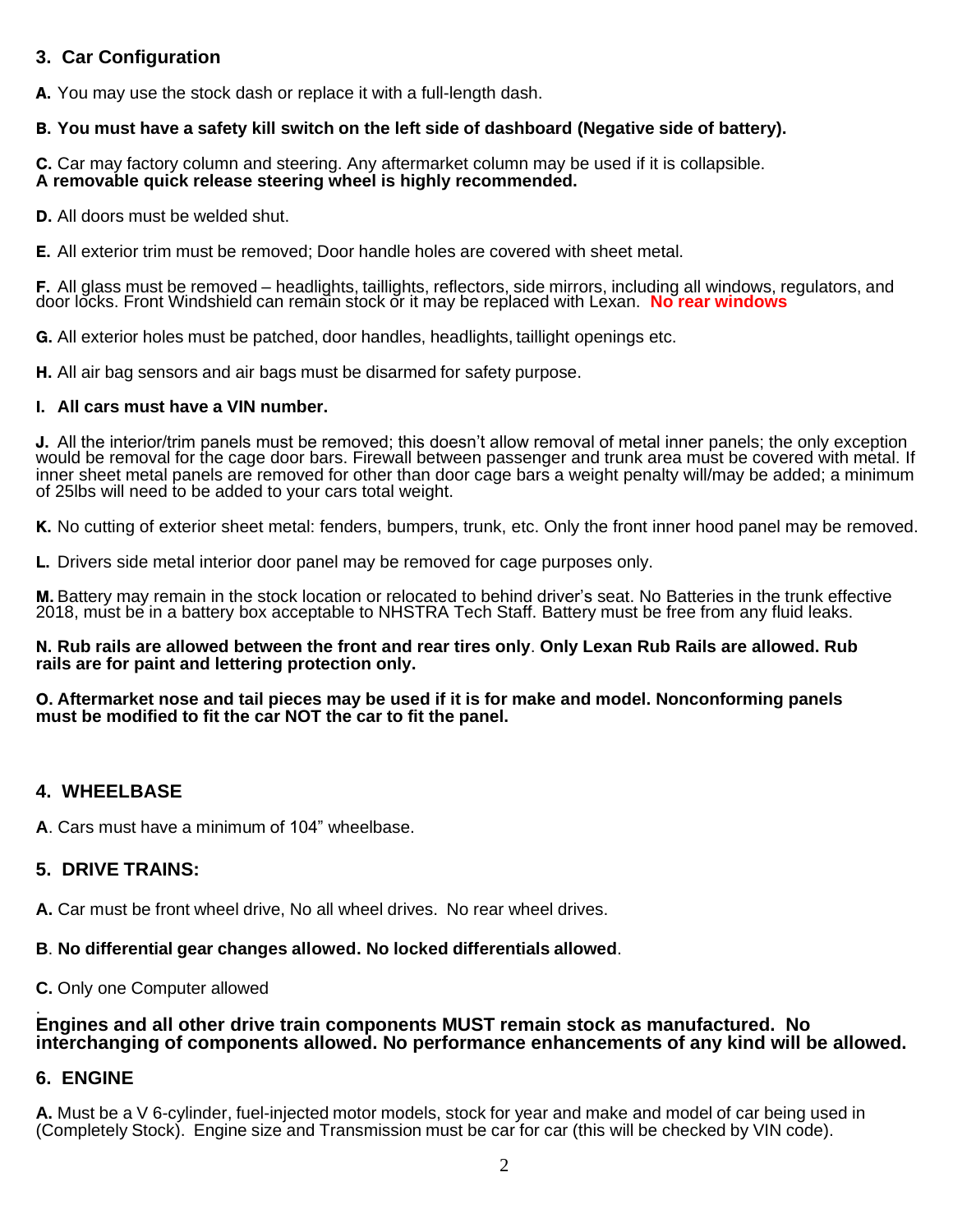# **6. ENGINE CONT.**

# **B. Engine will only have water in radiator. Engine will be free of oil leaks and fluid leaks.**

# **7. EXHAUST SYSTEM**

**A.** No headers or high-performance exhaust manifold of any kind allowed. Stock exhaust pipe should extend from the manifold to the flange of the catalytic converter.

**B.** The catalytic converter should be removed.

#### **C. Car must have a muffler, glass packed mufflers and cherry bombs are allowed**, No side

exhausts. Exhaust must dump under car at 90 degrees toward the track surface. Muffler and pipes must be firmly attached to the bottom of the car.

#### **8. TRANSMISSION**

**A.** Must be an automatic only.

**B. NO** traction control devices stock or aftermarket.

#### **9. WEIGHT**

#### **A. 130 to 190 HP 1400 pounds Right Side**

#### **191 to 245 HP 1450 pounds Right Side**

**B.** 50lbs of right-side weight will be required after 2 feature wins; weights must be mounted under the passenger floorboards, lined up with the driver seat or mounted father ahead towards the passenger side front firewall. Each additional feature win/wins after your 2nd win will require you to add an additional 25lbs of weight under the passenger floorboards; this will be up towards the front firewall. Weight box may by welded to the right side of the cage. Only weight allowed is penalty weight and must be on the right side of the car only.

**C.** Any added weight must be securely bolted to frame with a minimum of 3/8" bolts or secured in a weight box welded

to the roll cage.

**D.** Only weight that can be added is on the right side between the posts of the right side of the cage. No other weight is allowed. Only weight and including penalty can be added the right side between the right-side cage posts.

#### **Car weights may be adjusted at any time to equal competition.**

# **10. ROLL CAGE**

**A.** All cars must have a four-point roll cage constructed of 1¾" outside diameter X .095 wall steel tubing. The roll cage shall consist of 4 vertical upright bars connected at the top on all sides and shall be adequately cross braced. The base of the upright members shall be solidly welded to the frame of the car. Four curved door bars on the left side and three curved or straight door bars on the right side are mandatory. The roll cage members must closely conform to window/door/roof contour and not be readily apparent when car is viewed from side. Offset cages are not allowed.

**B.** Forward bars attached to the main cage can only go to the strut tower**,** minor front bracing for protection of the radiator is allowed, must pass Tech Staff inspection.

**C.** Rear roll cage bars are allowed for added protection (only one bar per side). Rear bars should mount from back of cage to rear trunk area only. Bars **cannot** connect/support rear suspension or upper/top part of strut/shock tower or connect directly to the strut itself.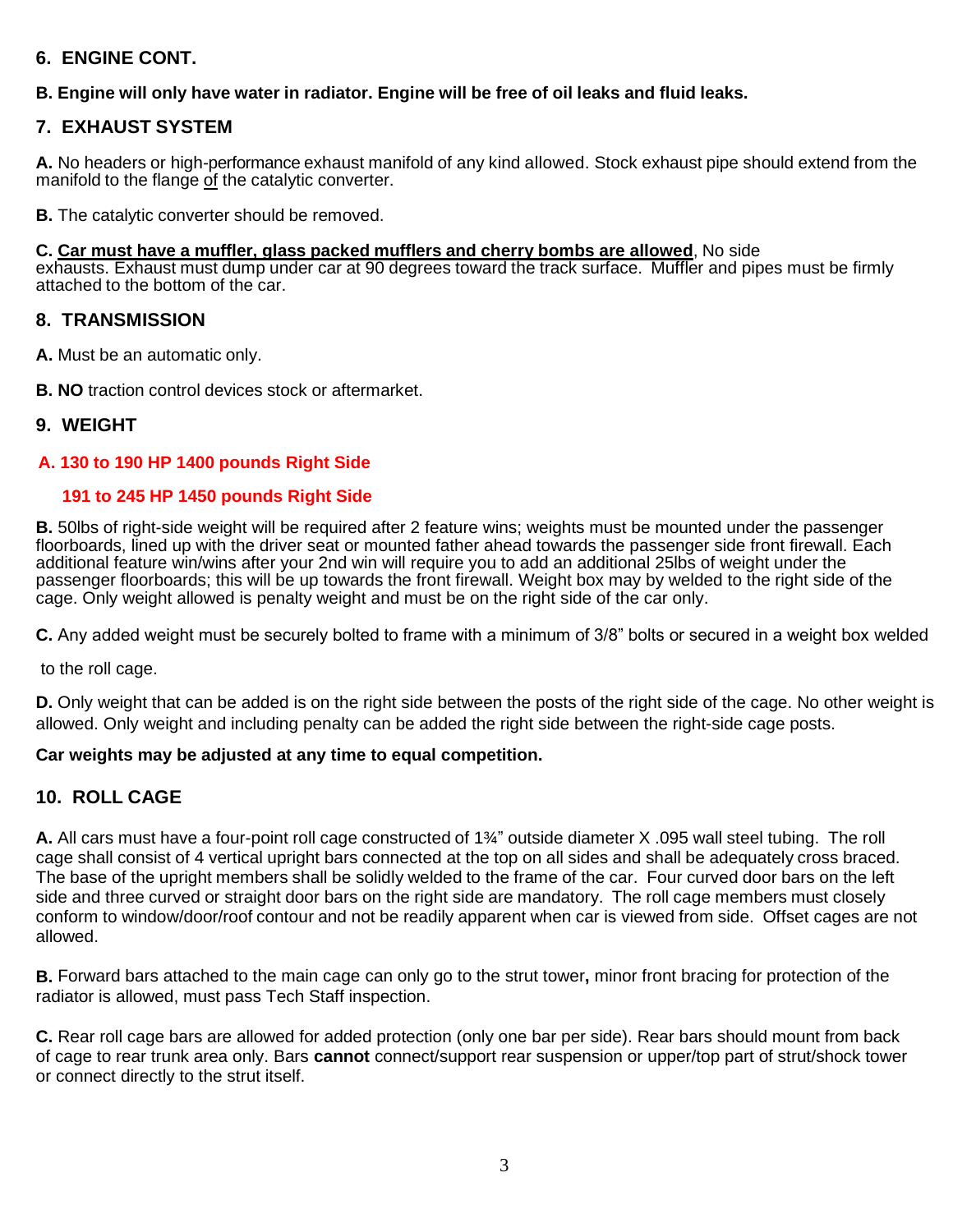# **11. RACING SEAT:**

**A.** Padded racing type driver's seat is required. Seat must be bolted to brackets firmly and welded to the roll bar assembly. All bars within the driver's reach must be padded with approved roll bar padding. Approved five (5) point harness must be used and attached to the roll cage. Harness must be in good condition. Five Point Harness must meet requirements as defined in the General Rules.

# **12. BRAKES:**

**A.** Car must have brakes on all four (4) wheels and be operational.

**B.** All ABS systems must be disarmed.

**C.** All brakes must remain stock for year and make.

#### **Suspension components MUST remain stock as manufactured. No interchanging of components allowed. No performance enhancements of any kind will be allowed.**

# **13. SUSPENSION:**

**A.** All suspension components must remain stock as manufactured with the exception of adding camber adjustments on the left front and right front suspension only. This is to help prevent outside/inside tire edge wear and for aiding in car handing. A maximum of  $2\frac{1}{2}$  inches of negative camber is allowed on the right front wheel, left front wheel 1/2-inch maximum positive camber allowed. Right front and left front upper strut mounts may be slotted for camber adjustments only. No top strut crossover supports allowed. Camber will be measured on the concrete pad with a straight edge (square) with driver in car. Measurements will be taken at the bottom rim lip and at the top of the rim lip the difference between the two is the total camber in inches.

**B.** There will be no altering of rear suspension or adding adjustments for rear camber, but there will be an allowance of a 1/4 inch right rear negative camber and a 1/4 inch left rear positive camber for air pressure differences or suspension damage. This is not opening up the rule to allow increasing or decreasing camber in the rear suspension. Camber will be measured on the concrete pad with a straight edge (square) with driver in car. Measurements will be taken at the bottom rim lip and at the top of the rim lip the difference between the two is the total camber in inches.

**C.** The maximum camber tolerance for suspension damage will be 1/8 of an inch anything beyond that may result in a disqualification. Camber will be measured on the concrete pad with a straight edge (square) with driver in car. Measurements will be taken at the bottom rim lip and at the top of the rim lip the difference between the two is the total camber in inches. No added positive or negative toe to rear tires; must be within stock toe settings. **No skewing of rear tires; this means no crab walker of the rear tires**

**D.** All springs must be stock as manufactured, No changing, cutting or lowing of springs allowed must be stock (OEM). Springs must be the same diameter, height and number of coils on the left and right side (same spring gauge). Shocks and struts must be stock or stock replacement type and mounted in stock location. If you replace any part, you must have the sales slip with you if asked by track official. No altered or high-performance components allowed. No weight jacking devices to increase or decrease spring rate, but you will be allowed the use of one rubber spring spacer, maximum 1 spring rubber spacer per wheel. **Spring Rubber length cannot exceed more the one coil wound (circumference).** Or you may use the taller spacers, these are roughly <sup>3</sup>/4 inch wide by 2 inches tall, you can use up to 3 of these as long as it's only used in one coil spring wound **(circumference).**

**E.** Stock Bump stops on struts must 3 inches of travel before the bump stop hits the strut. **No steel or wood spring spacers etc. allowed.**

# **14. FUEL TANK**

**A.** Racing fuel cell is permitted and highly recommended, but it is not mandatory. Fuel cells may not be more than 15 gallons in capacity. Fuel cell must be securely fastened with minimum of two 2" x 1/8 metal straps inside in the trunk. No cutting of trunk floorboard when installing a fuel cell. A sheet metal firewall must separate the trunk from the driver's compartment. **Relocated fuel cells must be in the center of the car**

**B.** If using a Racing Fuel Cell an Aftermarket Fuel Pressure Regulator may be used but must maintain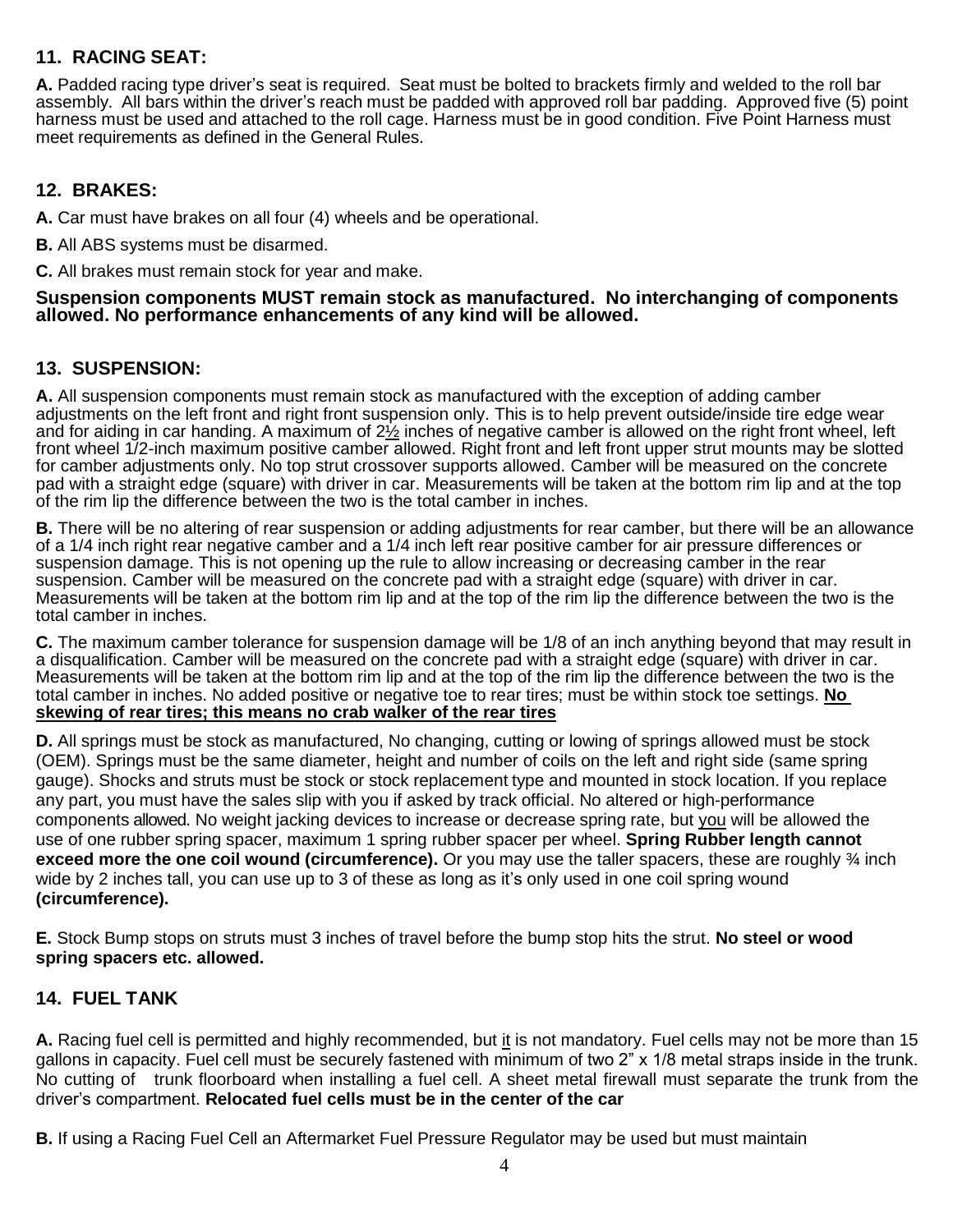# **15. FUEL INCENTIVE PROGRAM**

**A.** The speedway welcomes New England Racing Fuels & Sunoco. We endorse New England Racing Fuels as part of our sponsorship program, where you, the racer can reap the benefits. You must be a customer and purchase fuel at the speedway; you then will become part of their "Fuel Incentive Program" and have a chance to be rewarded at the season year end banquet. We want to welcome John Holland and New England Racing Fuels to our family of sponsors to where you can be the beneficiary.

# **16. FUEL**

**A.** It is not mandatory to purchase all Sunoco Fuel from New England Racing Fuels at the Speedway. Petroleum based automotive gasoline is the only fuel allowed. **No alcohol, No methanol, No nitrous oxide or any other fuel additive may be used.** See Fuel Incentive Program above 15 (A).

# **17. TIRES AND WHEELS**

**A.** Car must run four (4) matching tires and wheels.

**B.** Car may run Factory **Steel** wheels, No aftermarket wheels.

**C.** Wheels and rims must be car for car, No universal rims.

**D.** Must have all the same size tires with no less than a 60 series, no less than **3 1/2 inches** side wall height, no directional or snow tires and no less than **400 compound tread wear**. Rating must be on tires. **Any tire side wall measuring less than 3 ½ inches will result in a disqualification.**

**E**. **One (1) inch lug nuts are required for right side wheels.**

# **18. SAFETY EQUIPMENT**

**A**. An aluminum racing seat is required.

**B.** SFI Five Point harness with a date of manufacture no older than 5 years.

**C**. Only Snell approved full face Helmets are allowed. It is highly recommended the use of a Snell SA2005 or newer full-face helmet.

**D.** SFI Window net is required.

**E.** SFI Fire Suit required must be in good condition, no holes, grease etc.

**F.** SFI Racing Gloves required.

**G.** SFI Racing Shoes are highly recommended. Proper foot wear is required (Non-SFI sneakers are not allowed).

**H.** Head and Neck restraints are highly recommended and should be used.

# **19. TRANSPONDER**

#### **Transponders are mandatory in all divisions. Six Shooter division transponder must be mounted 10 feet from the front most point of the car.**

All cars must be equipped with a transponder and be in operation at all times; during practices heats and features. AMB Transponders can be purchased by calling 678-816-4000 or go to website: [www.Amb-it.com](http://www.amb-it.com/)